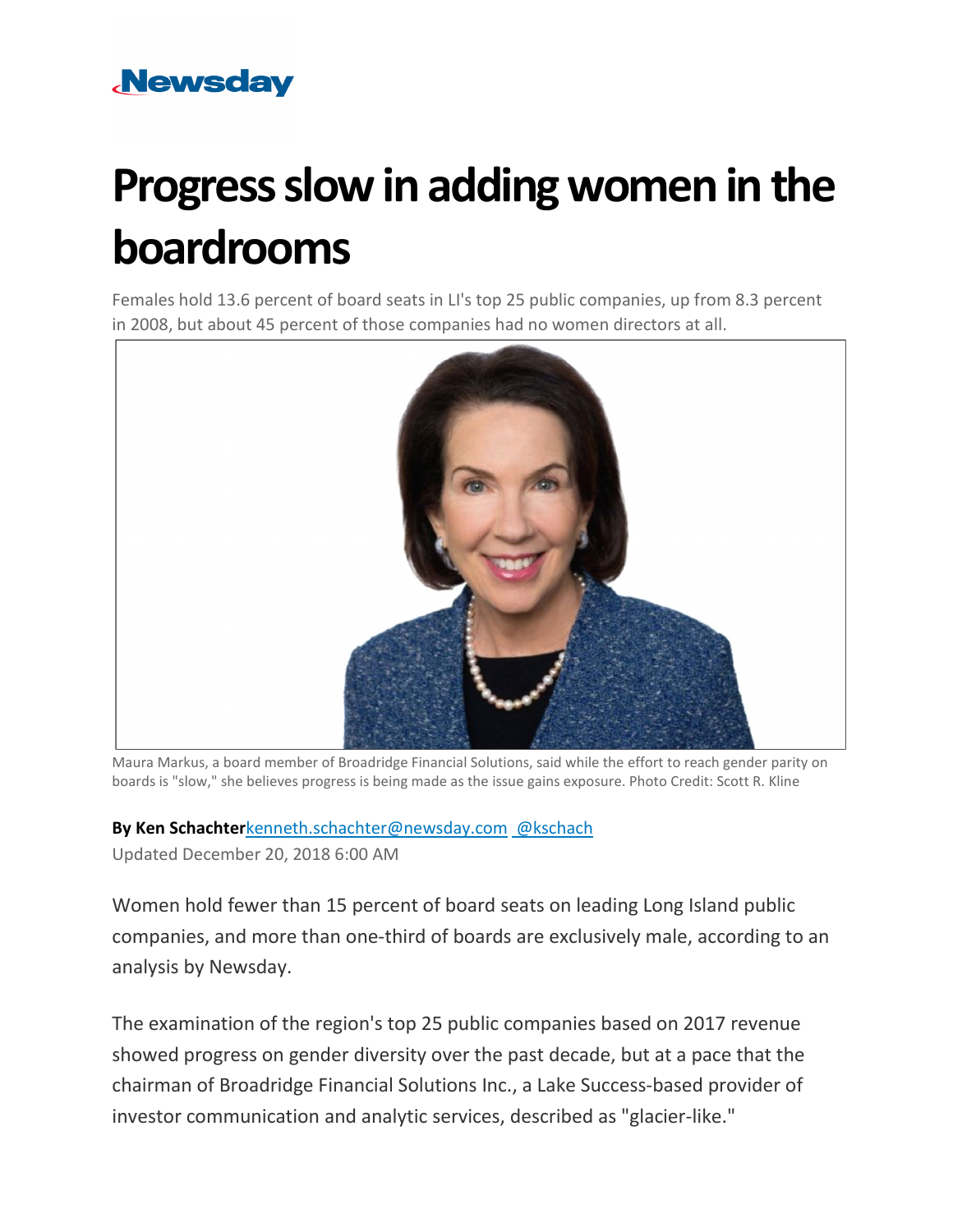Women now occupy 13.6 percent of board seats on the top 25 companies, compared with 8.3 percent on the same companies in 2008, according to the data. Nearly 45 percent of those companies had no women directors, according to an analysis of Securities and Exchange Commission filings, company websites, news releases and other documents reviewed by Newsday.

In comparison, Standard and Poor's 500 companies had 23 percent of director seats occupied by women as of Jan. 31, according to the EY Center for Board Matters, a unit of London-based professional services firm Ernst & Young.

Maura A. Markus, a board member of Broadridge since 2013 and,a financial services executive, said while the effort to reach gender parity on boards is "slow," progress is being made as the issue gains exposure.

"It's accelerating," she said. "It's much more top of mind now."

Female directors at Long Island companies were even more rare 20 years ago. A Newsday study of the top 50 Long Island public companies in 1998 — when the region had more companies whose shares traded on stock markets — found that women occupied 4.7 percent of director seats.

One reason advocates now seek more board assignments for women at public companies is that they can be lucrative. Independent directors on S&P 500 companies earn, on average, \$311,531, while directors at smaller S&P SmallCap 600 companies get \$178,569, according to the EY study.

Public companies in those indexes hold, on average, seven or eight board meetings per year, according to EY, though directors' workload can spike in times of crisis.

Moreover, some research suggests board diversity improves the decision-making process in management oversight for companies, said MaryAnne Hyland, who has studied board gender trends and teaches management and human resource management at Adelphi University in Garden City.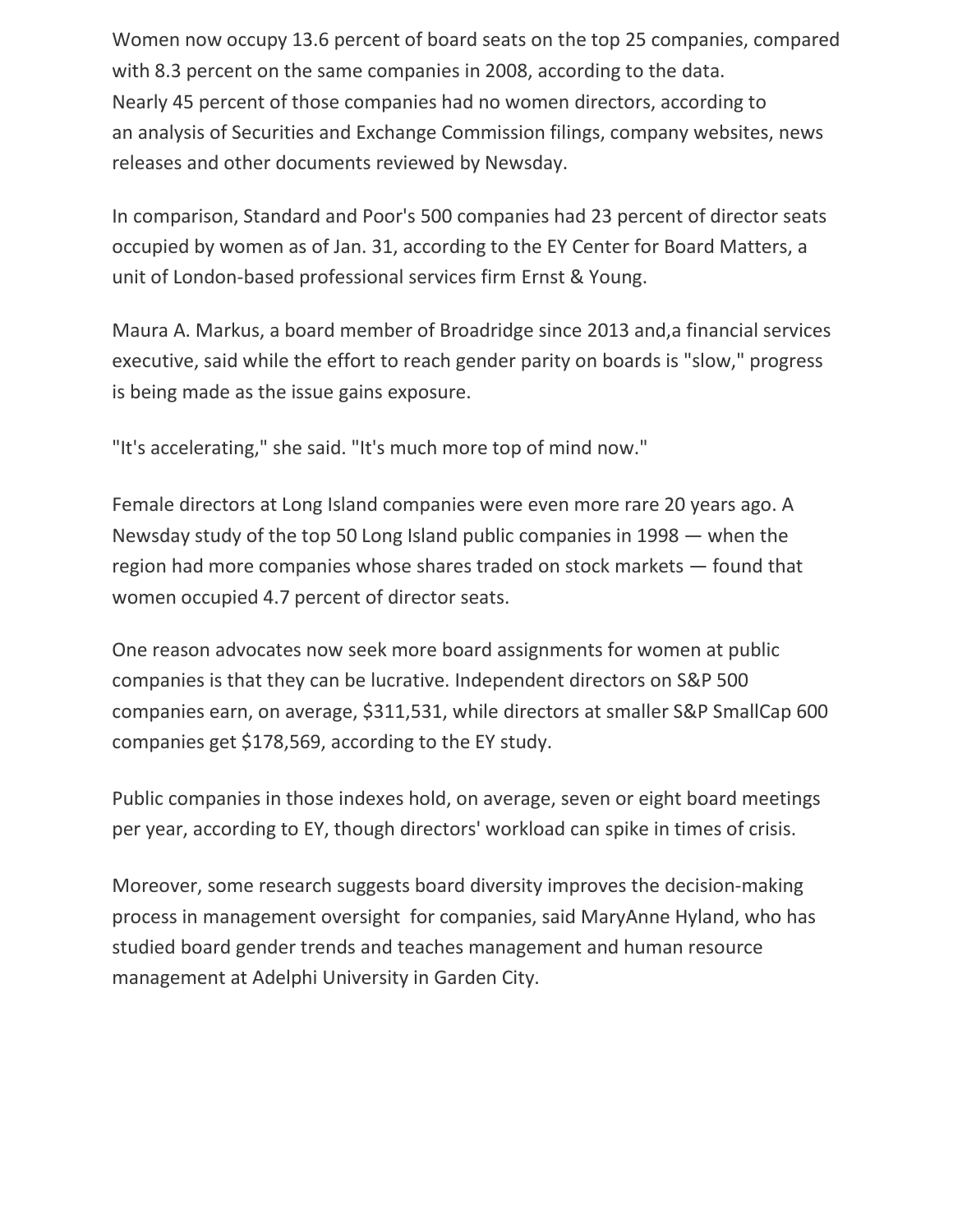

Leslie Brun, chairman of Lake Success-based Broadridge Financial Solutions, said that "Companies with more diverse boards . . . outperform those without diverse boards." Photo Credit: Todd Photography

A study by Catalyst, a Manhattan not-for-profit that advocates for women in the workplace, found that companies with at least three women directors had an 84 percent higher return on sales for the years 2004-2008 compared with companies that had no women on the board.

Similar results were found for other financial metrics, though the authors cautioned that the study established correlations, but not causal relationships.

"The data is pretty compelling," said Leslie A. Brun, who has served as chairman of Broadridge since 2011. "Companies with more diverse boards . . . outperform those without diverse boards."

He said women can widen the scope of discussions.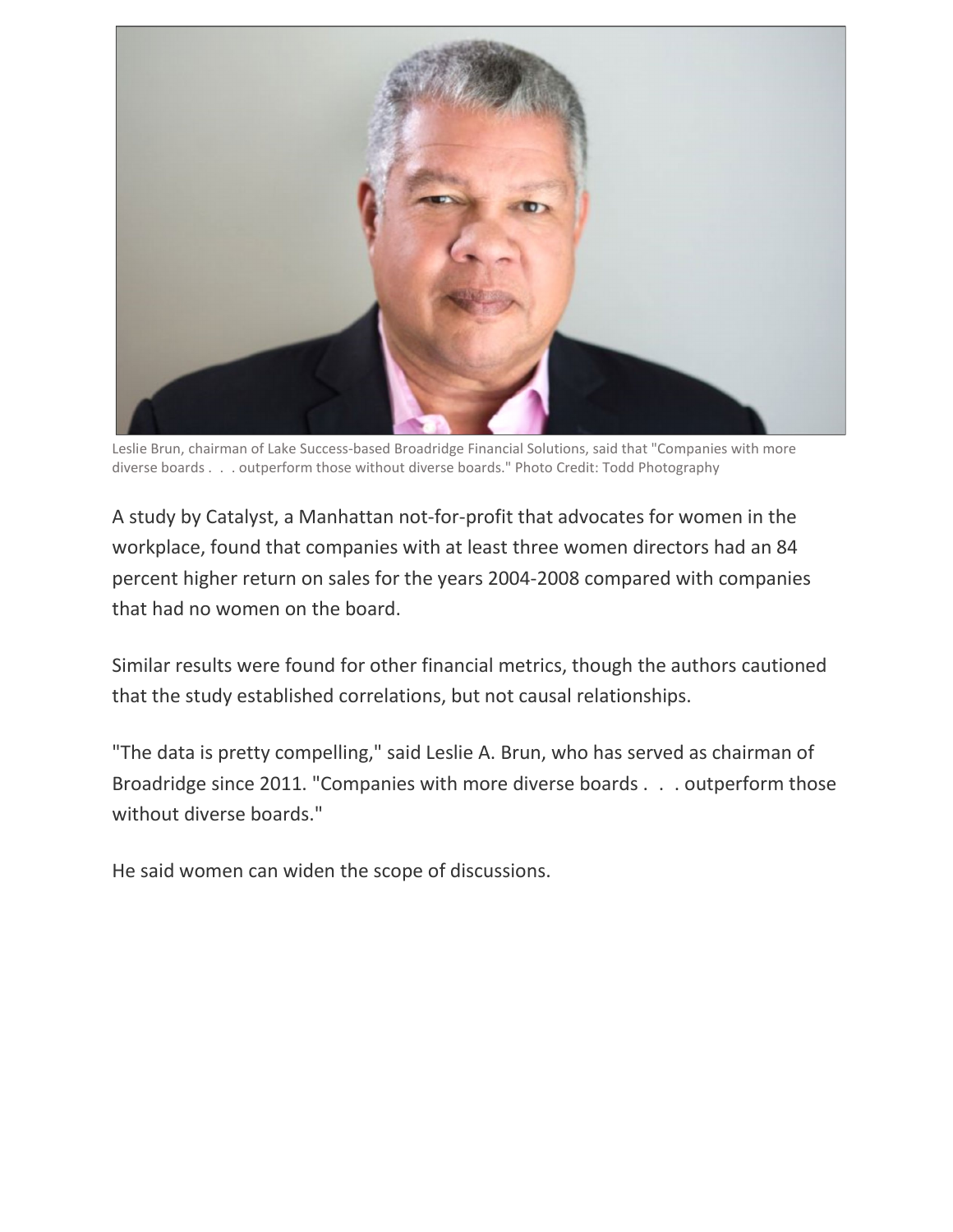

Anita D'Amico, CEO of Code Dx, at the company's office in Northport. Photo Credit: Barry Sloan

"In some instances they're more thoughtful and considered in their approaches and willing to play with more perspectives before coming to their decisions," he said. "That has been additive to our board discussions."

Brun said corporate boards relied in the past on "good old boy" networks to recruit directors.

"Human nature suggests that it's easiest to hire people who talk and think like us," he said.

But times are slowly changing, and boards are becoming more focused on the skills and experience candidates can provide, he said, even when those newcomers can make incumbents a bit "uncomfortable."

In the broader labor pool, women are amply represented. Although 47 percent of the U.S. workforce is female, according to the Department of Labor, only a small proportion sit at the top of the organization chart.

For instance, women are 4.8 percent of the CEOs among companies in the S&P 500 index, according to an October study by Catalyst.

On Long Island, only two small public companies, Bohemia-based Scientific Industries Inc and Lynbrook-based Janel Corp. have female CEOs.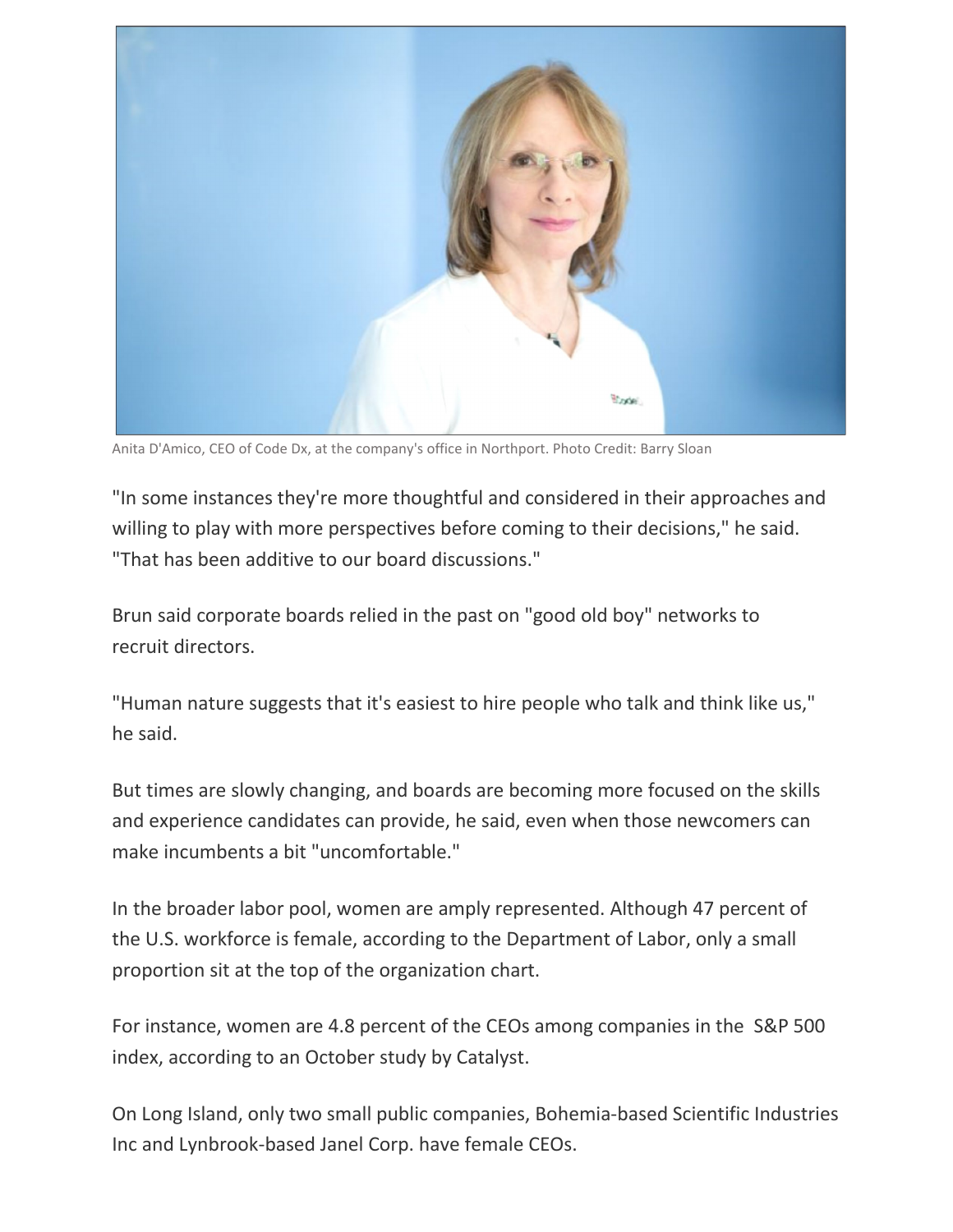Among the 25 largest local companies, health care products distributor Henry Schein Inc., Long Island's largest public company, also has the region's most female directors in the top 25, at four. Three companies, Hain Celestial Group Inc., Kimco and 1-800-Flowers.com Inc., have three female directors, and five, including Broadridge, have two female directors.

Broadridge, Melville-based Henry Schein and Kimco Realty Corp. in New Hyde Park are in the S&P 500, an index of major U.S. public companies.

Adding momentum to efforts to broaden board representation is a first-in-the-nation California law, signed by Gov. Jerry Brown in September, that requires publicly traded companies based in that state to have at least one female director by the end of 2019.

Depending on the size of the board, companies with at least five directors would be required to have two or three female board members by 2021.

The California law follows similar mandates by western European countries, including France and Norway.

Broadridge and some other companies have expanded the size of their boards as they added women directors.

Broadridge went from eight members in 2008 to 10 now. Henry Schein went from 13 board members, including two women, in 2008, to 15 members and four women.

Hyland and other researchers have noted that female representation on public company boards correlates to the size of the corporation.

A 2018 study by another advocacy group, Los Angeles-based 2020 Women on Boards, found that 25.3 percent of the director seats on the 100 largest companies by stock market value in the broadly based Russell 3000 index were held by women. By contrast, among the smallest third of companies in the Russell 3000 index, only 13 percent of board seats were held by women.

"Big companies get it, small companies don't," the report said.

That size differential is reflected on Long Island where the eight largest companies account for 17 of the 30 female directors on the top 25 companies.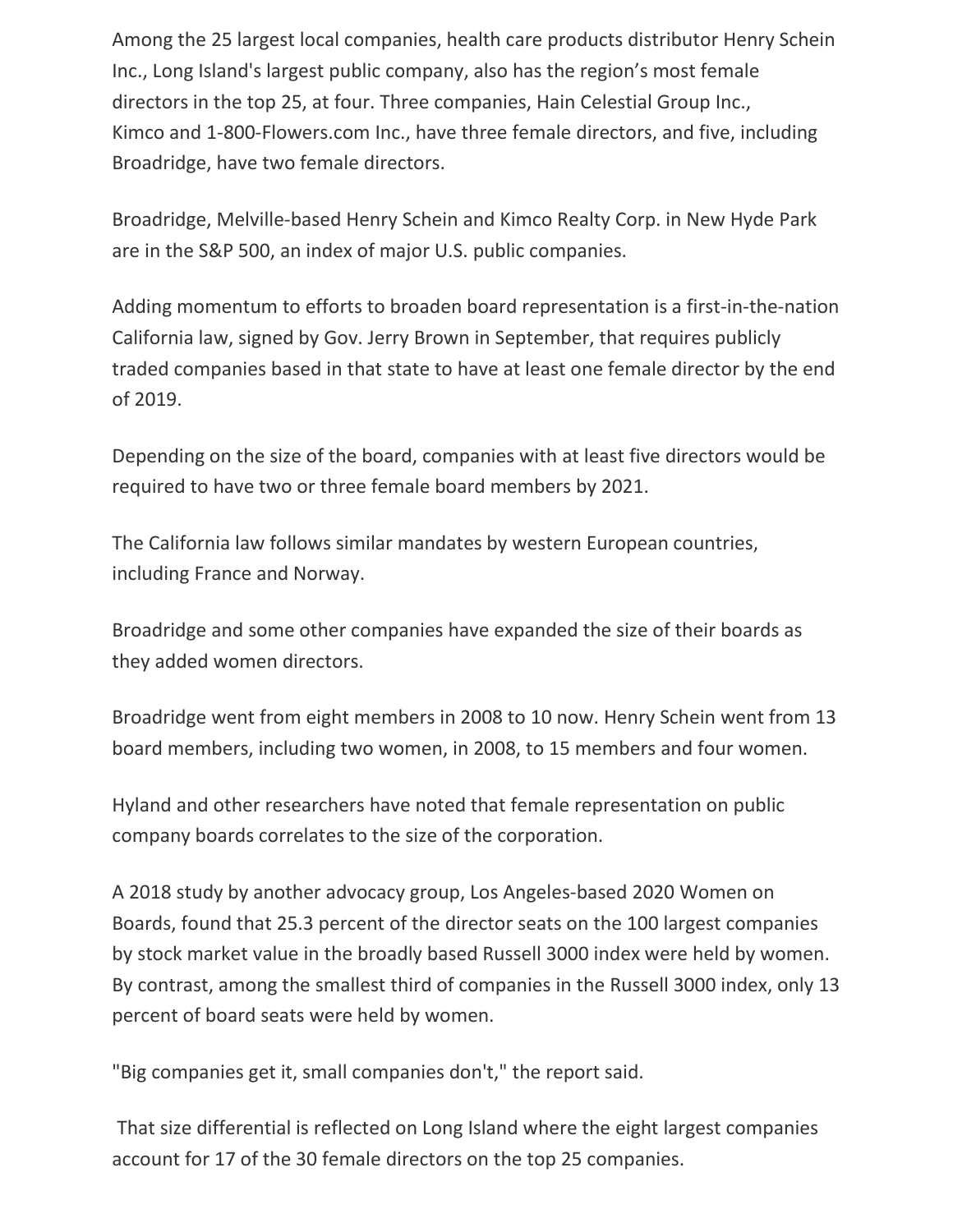The smallest six of Long Island's top 25 companies, meanwhile, have only one female director among them.

Jim McCann, founder and chairman of 1-800-Flowers.com Inc., which has three women on its 10-person board, said he takes a gender-neutral view of directors.

"I didn't think of them as women on the board," he said. "Each has a different point of view."

The board's task, he said, is to provide guidance and perspective to management, which has its heads "in the weeds."

Most of the company's customers are women, he said. "That's why we have a prejudice to find people who think like our customers."

While women may be underrepresented on public company boards, they dominate at many Long Island not-for-profit organizations.

"I have some boards that are 100 percent women," said Kenneth Cerini, managing partner at Bohemia-based Cerini & Associates LLP, an accounting firm that works with more than 200 not-for-profits.

"Women tend to run more nonprofits. There are just more women in the nonprofit sector."

Unlike corporate positions, board seats on not-for-profits often are unpaid positions. Indeed some organizations expect board members to either donate or raise funds if they take a board seat, a practice known as "give, get or get off."

Cerini said he estimates about half of Long Island not-for-profits have such a requirement.

Though not-for-profit boards typically are not paid positions, they can help serve as a springboard to corporate boards.

Markus said she served on not-for-profit boards for most of her corporate career.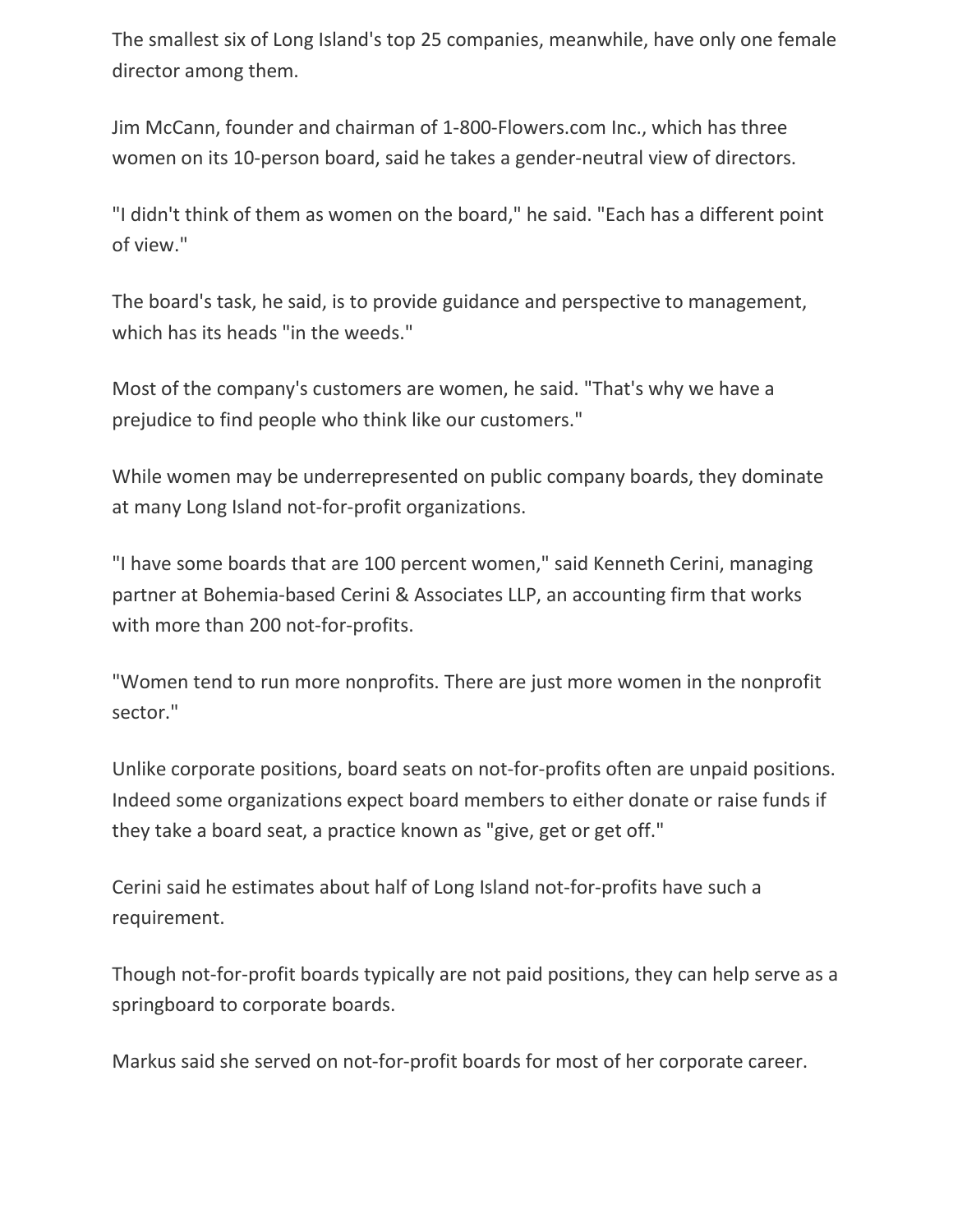Roseann Larson of Huntington served as a director at Document Capture Technologies Inc., based in San Jose, California, from 2010 until the company was sold and went private in 2014.

She said serving on the board of a not-for-profit can help on the path to a director's seat on a public company.

"Make sure you're a good networker, and let people know you're looking for a board role," she said.

"First off, there are not that many board seats. Networking into them is a matter of having an extensive network. It's really about who you know."

Markus said that connecting with mentors  $-$  including men  $-$  can help further a career.

"What's important is finding people who are earnest and help you through the good times" and bad, she said.

One Long Island executive, however, said that the #MeToo movement, aimed at halting sexual harassment against women, could have an unintended consequence.

Anita D'Amico, chief executive of Code Dx Inc., a closely held software security company in Northport, said some men in the workplace could decide to avoid situations like traveling and dining alone with a female business colleague entirely for fear of getting ensnared in a compromising situation.

U.S. Vice President Mike Pence famously said he won't dine alone with a woman who is not his wife, and some fear that similar strategies could slow progress in advancing women toward boardroom parity.

"To make sure you don't get into a problem is to make sure you don't work with a woman," D'Amico said. "Boards will be afraid of a potent backlash from the #MeToo movement."

Julie Hembrock Daum, who leads the North American board practice of Chicagobased executive search firm Spencer Stuart, said another factor slowing the increase in women directors is lack of turnover.